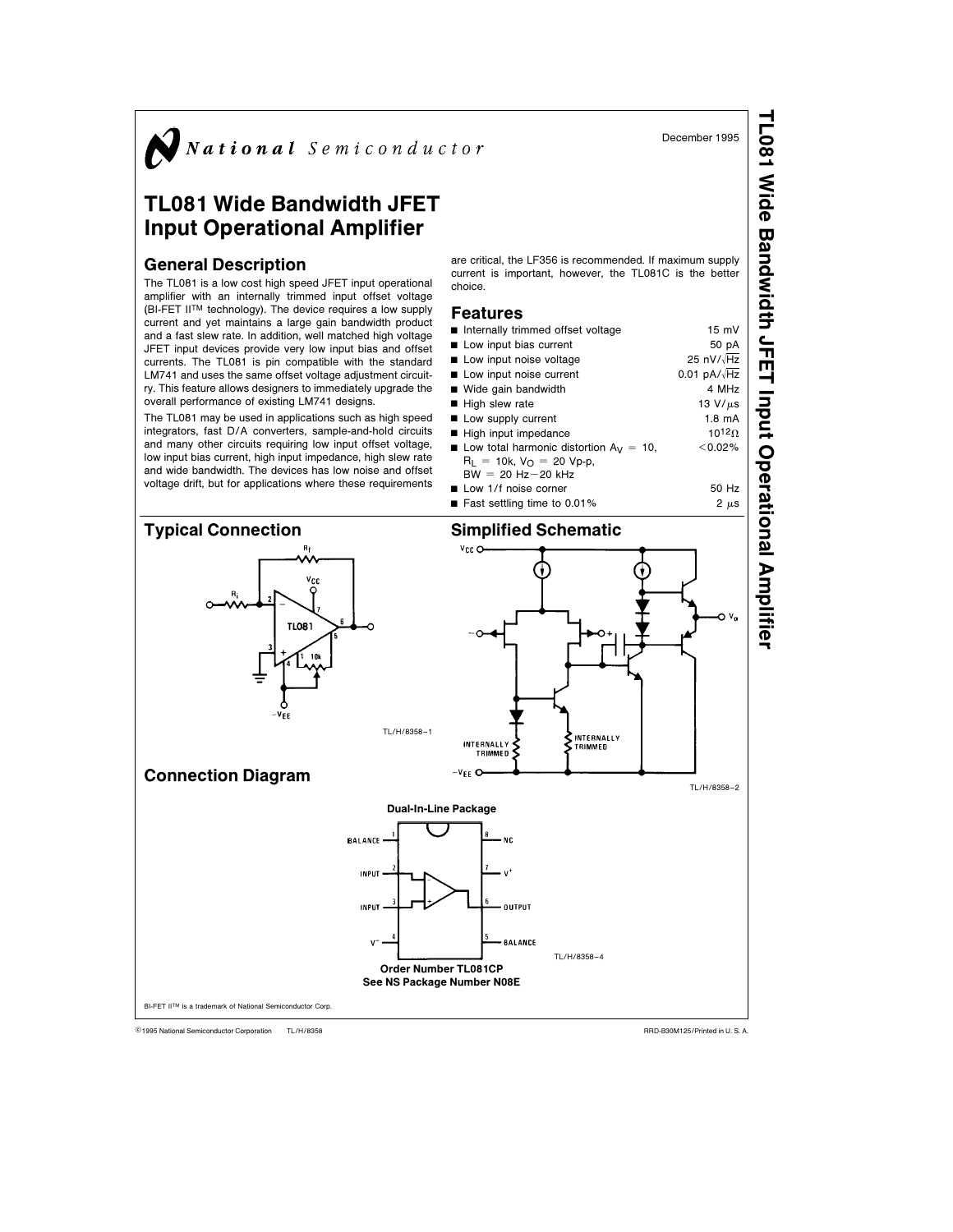### Absolute Maximum Ratings

If Military/Aerospace specified devices are required, please contact the National Semiconductor Sales Office/Distributors for availability and specifications.

| Supply Voltage                    | ±18V                             |
|-----------------------------------|----------------------------------|
| Power Dissipation (Notes 1 and 6) | 670 mW                           |
| Operating Temperature Range       | $0^{\circ}$ C to $+70^{\circ}$ C |
| $T_{i(MAX)}$                      | $115^{\circ}$ C                  |
| Differential Input Voltage        | $+30V$                           |

Input Voltage Range (Note 2)  $\pm 15V$ Output Short Circuit Duration **Continuous** Storage Temperature Range  $-65^{\circ}$ C to  $+150^{\circ}$ C Lead Temp. (Soldering, 10 seconds)  $\theta_{\text{iA}}$  260°C<br>
120°C/W ESD rating to be determined.

120°C/W

#### DC Electrical Characteristics (Note 3)

| Symbol                   | Parameter                             | <b>Conditions</b>                                                                               | <b>TL081C</b> |                |          | <b>Units</b> |
|--------------------------|---------------------------------------|-------------------------------------------------------------------------------------------------|---------------|----------------|----------|--------------|
|                          |                                       |                                                                                                 | Min           | Typ            | Max      |              |
| $V_{OS}$                 | Input Offset Voltage                  | $R_S = 10 k\Omega$ , $T_A = 25°C$<br>Over Temperature                                           |               | 5              | 15<br>20 | mV<br>mV     |
| $\Delta V_{OS}/\Delta T$ | Average TC of Input Offset<br>Voltage | $R_S = 10 k\Omega$                                                                              |               | 10             |          | $\mu$ V/°C   |
| los                      | Input Offset Current                  | $T_i = 25$ °C, (Notes 3, 4)<br>$T_i \leq 70^{\circ}C$                                           |               | 25             | 100<br>4 | pA<br>nA     |
| l <sub>B</sub>           | Input Bias Current                    | $T_i = 25^{\circ}$ C, (Notes 3, 4)<br>$T_i \leq 70^{\circ}C$                                    |               | 50             | 200<br>8 | рA<br>nA     |
| $R_{IN}$                 | Input Resistance                      | $T_i = 25^{\circ}C$                                                                             |               | 1012           |          | $\Omega$     |
| A <sub>VOL</sub>         | Large Signal Voltage Gain             | $V_S = \pm 15V$ , $T_A = 25^{\circ}C$<br>$V_{\Omega} = \pm 10V$ , R <sub>1</sub> = 2 k $\Omega$ | 25            | 100            |          | V/mV         |
|                          |                                       | Over Temperature                                                                                | 15            |                |          | V/mV         |
| $V_{\rm O}$              | Output Voltage Swing                  | $V_S = \pm 15V$ , R <sub>1</sub> = 10 kΩ                                                        | ±12           | ± 13.5         |          | $\vee$       |
| $V_{CM}$                 | Input Common-Mode Voltage<br>Range    | $V_S = \pm 15V$                                                                                 | ±11           | $+15$<br>$-12$ |          | $\vee$<br>V  |
| <b>CMRR</b>              | Common-Mode Rejection Ratio           | $R_S \leq 10 k\Omega$                                                                           | 70            | 100            |          | dB           |
| <b>PSRR</b>              | Supply Voltage Rejection Ratio        | (Note 5)                                                                                        | 70            | 100            |          | dB           |
| ls                       | <b>Supply Current</b>                 |                                                                                                 |               | 1.8            | 2.8      | mA           |

## AC Electrical Characteristics (Note 3)

| Symbol     | Parameter                      | <b>Conditions</b>                                                      | <b>TL081C</b> |      |     | Units          |
|------------|--------------------------------|------------------------------------------------------------------------|---------------|------|-----|----------------|
|            |                                |                                                                        | Min           | Typ  | Max |                |
| <b>SR</b>  | Slew Rate                      | $V_S = \pm 15V$ , $T_A = 25^{\circ}C$                                  |               | 13   |     | $V/\mu s$      |
| <b>GBW</b> | <b>Gain Bandwidth Product</b>  | $V_S = \pm 15V$ , $T_A = 25^{\circ}C$                                  |               | 4    |     | <b>MHz</b>     |
| $e_n$      | Equivalent Input Noise Voltage | $T_A = 25^{\circ}C$ , R <sub>S</sub> = 100 $\Omega$ ,<br>$f = 1000$ Hz |               | 25   |     | $nV/\sqrt{Hz}$ |
| Ιn         | Equivalent Input Noise Current | $T_i = 25^{\circ}$ C, f = 1000 Hz                                      |               | 0.01 |     | $pA/\sqrt{Hz}$ |

Note 1: For operating at elevated temperature, the device must be derated based on a thermal resistance of 120°C/W junction to ambient for N package. Note 2: Unless otherwise specified the absolute maximum negative input voltage is equal to the negative power supply voltage.

Note 3: These specifications apply for  $V_S = \pm 15V$  and 0°C  $\leq T_A \leq +70$ °C.  $V_{OS}$ , I<sub>B</sub> and I<sub>OS</sub> are measured at  $V_{CM} = 0$ .

Note 4: The input bias currents are junction leakage currents which approximately double for every 10°C increase in the junction temperature, T<sub>j</sub>. Due to the limited<br>production test time, the input bias currents measured temperature as a result of internal power dissipation, P<sub>D</sub>. T<sub>j</sub> = T<sub>A</sub> +  $\theta_{\mathsf{jA}}$  P<sub>D</sub> where  $\theta_{\mathsf{jA}}$  is the thermal resistance from junction to ambient. Use of a heat sink is<br>recommended if input bias current is

Note 5: Supply voltage rejection ratio is measured for both supply magnitudes increasing or decreasing simultaneously in accordance with common practice from  $V_S = \pm 5V$  to  $\pm 15V$ .

Note 6: Max. Power Dissipation is defined by the package characteristics. Operating the part near the Max. Power Dissipation may cause the part to operate outside guaranteed limits.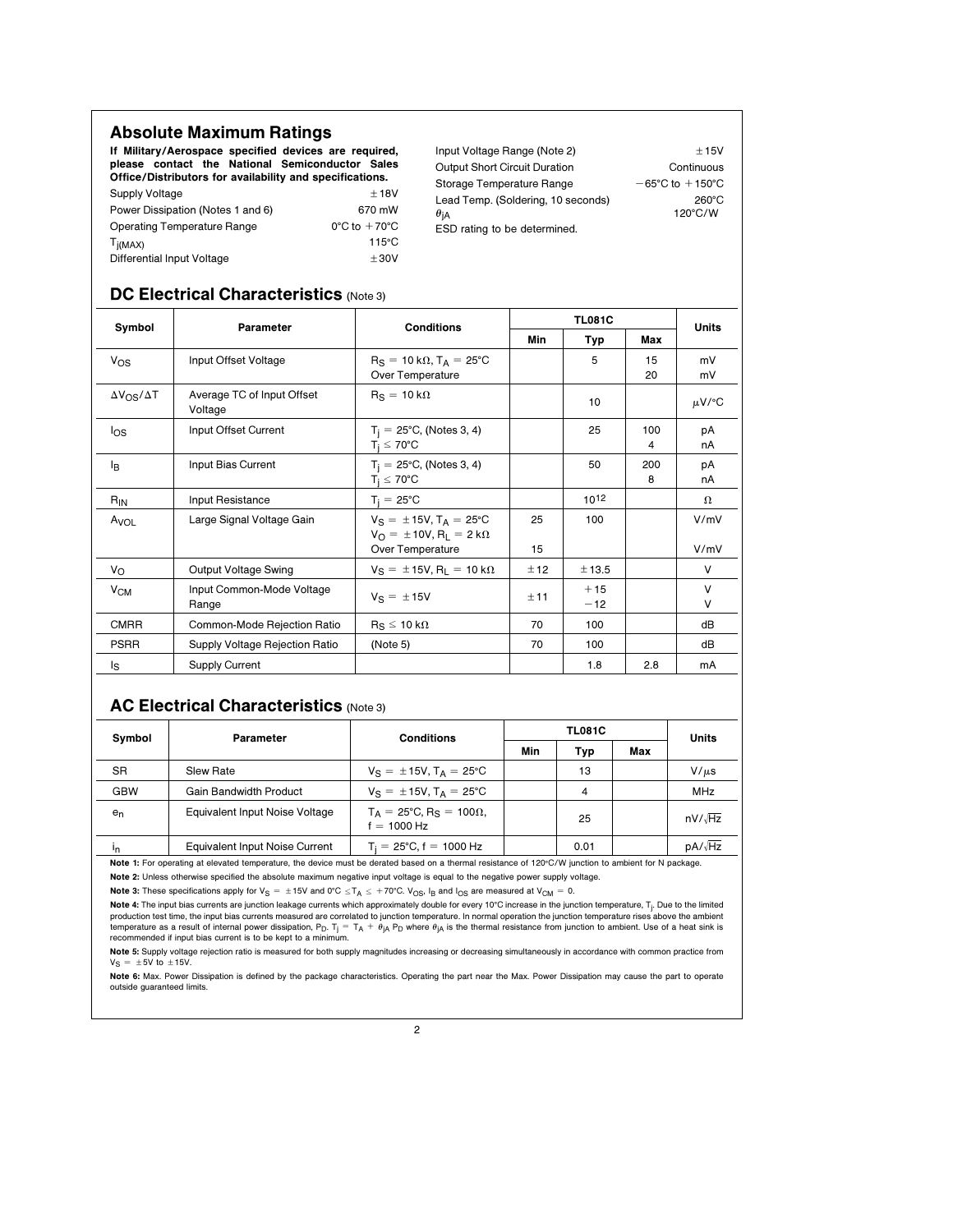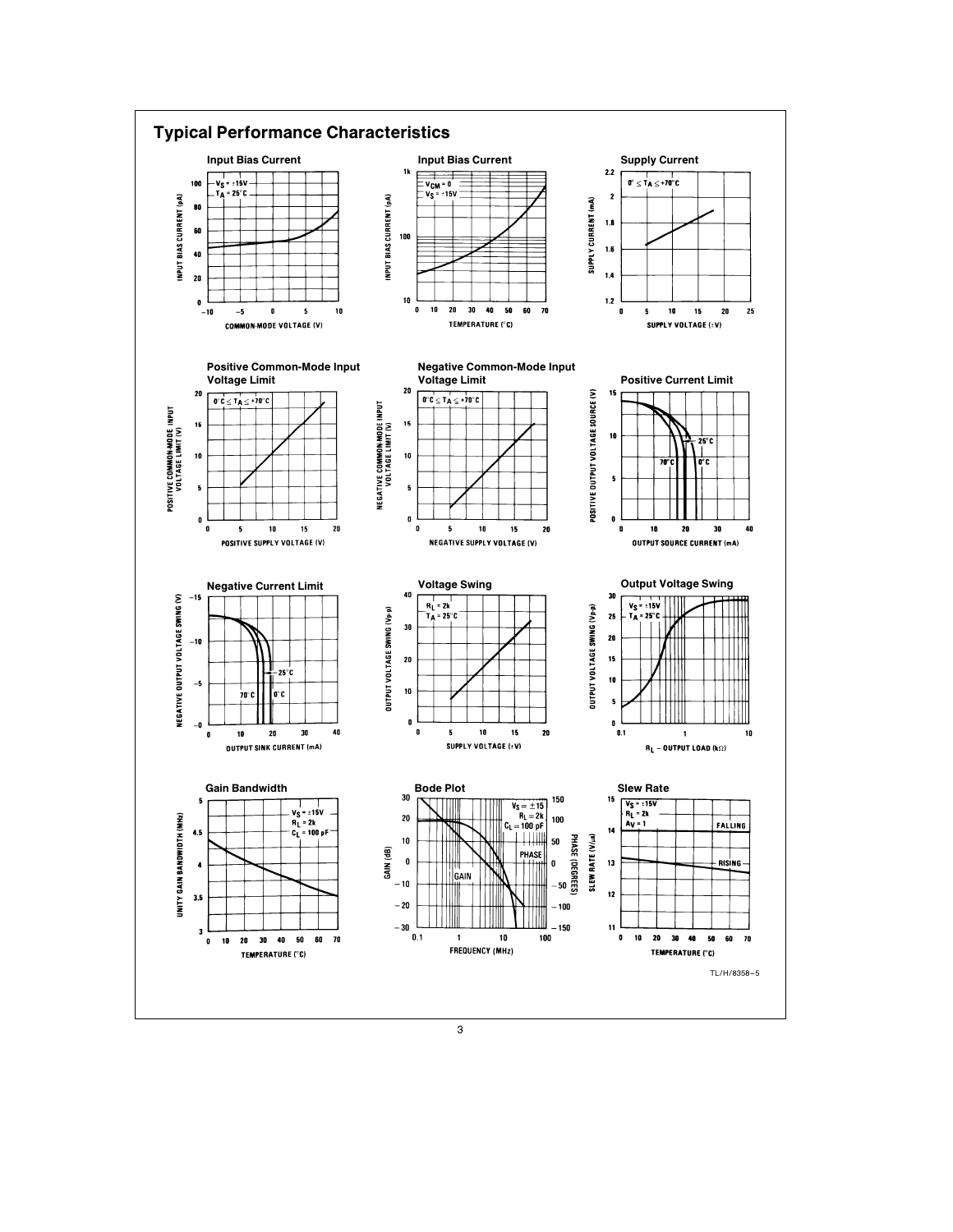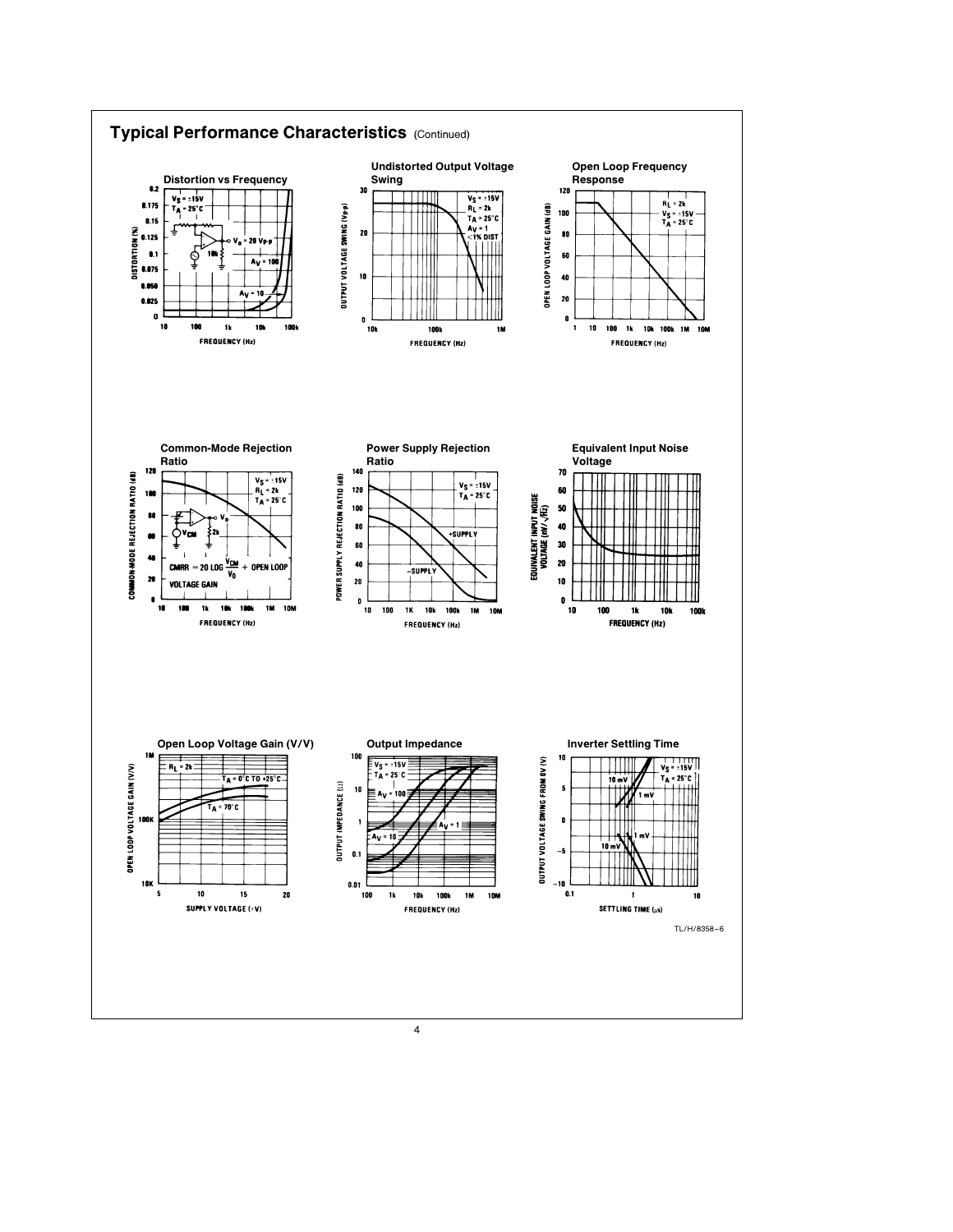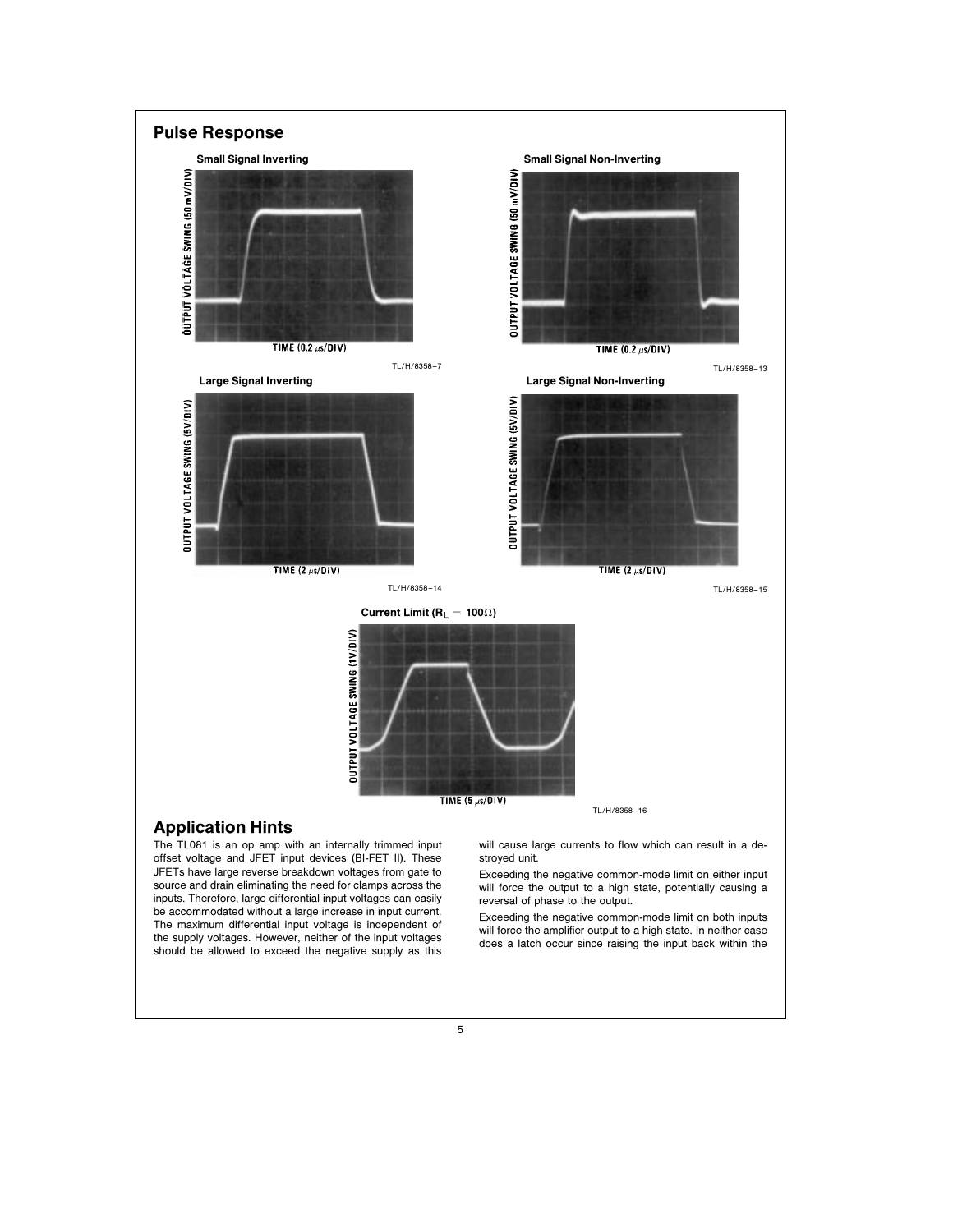#### Application Hints (Continued)

common-mode range again puts the input stage and thus the amplifier in a normal operating mode.

Exceeding the positive common-mode limit on a single input will not change the phase of the output; however, if both inputs exceed the limit, the output of the amplifier will be forced to a high state.

The amplifier will operate with a common-mode input voltage equal to the positive supply; however, the gain bandwidth and slew rate may be decreased in this condition. When the negative common-mode voltage swings to within 3V of the negative supply, an increase in input offset voltage may occur.

The TL081 is biased by a zener reference which allows normal circuit operation on  $\pm$  4V power supplies. Supply voltages less than these may result in lower gain bandwidth and slew rate.

The TL081 will drive a 2 k $\Omega$  load resistance to  $\pm$ 10V over the full temperature range of  $0^{\circ}$ C to  $+70^{\circ}$ C. If the amplifier is forced to drive heavier load currents, however, an increase in input offset voltage may occur on the negative voltage swing and finally reach an active current limit on both positive and negative swings.

Precautions should be taken to ensure that the power supply for the integrated circuit never becomes reversed in polarity or that the unit is not inadvertently installed backwards in a socket as an unlimited current surge through the

#### Detailed Schematic

resulting forward diode within the IC could cause fusing of the internal conductors and result in a destroyed unit.

Because these amplifiers are JFET rather than MOSFET input op amps they do not require special handling.

As with most amplifiers, care should be taken with lead dress, component placement and supply decoupling in order to ensure stability. For example, resistors from the output to an input should be placed with the body close to the input to minimize ''pick-up'' and maximize the frequency of the feedback pole by minimizing the capacitance from the input to ground.

A feedback pole is created when the feedback around any amplifier is resistive. The parallel resistance and capacitance from the input of the device (usually the inverting input) to AC ground set the frequency of the pole. In many instances the frequency of this pole is much greater than the expected 3 dB frequency of the closed loop gain and consequently there is negligible effect on stability margin. However, if the feedback pole is less than approximately 6 times the expected 3 dB frequency a lead capacitor should be placed from the output to the input of the op amp. The value of the added capacitor should be such that the RC time constant of this capacitor and the resistance it parallels is greater than or equal to the original feedback pole time constant.

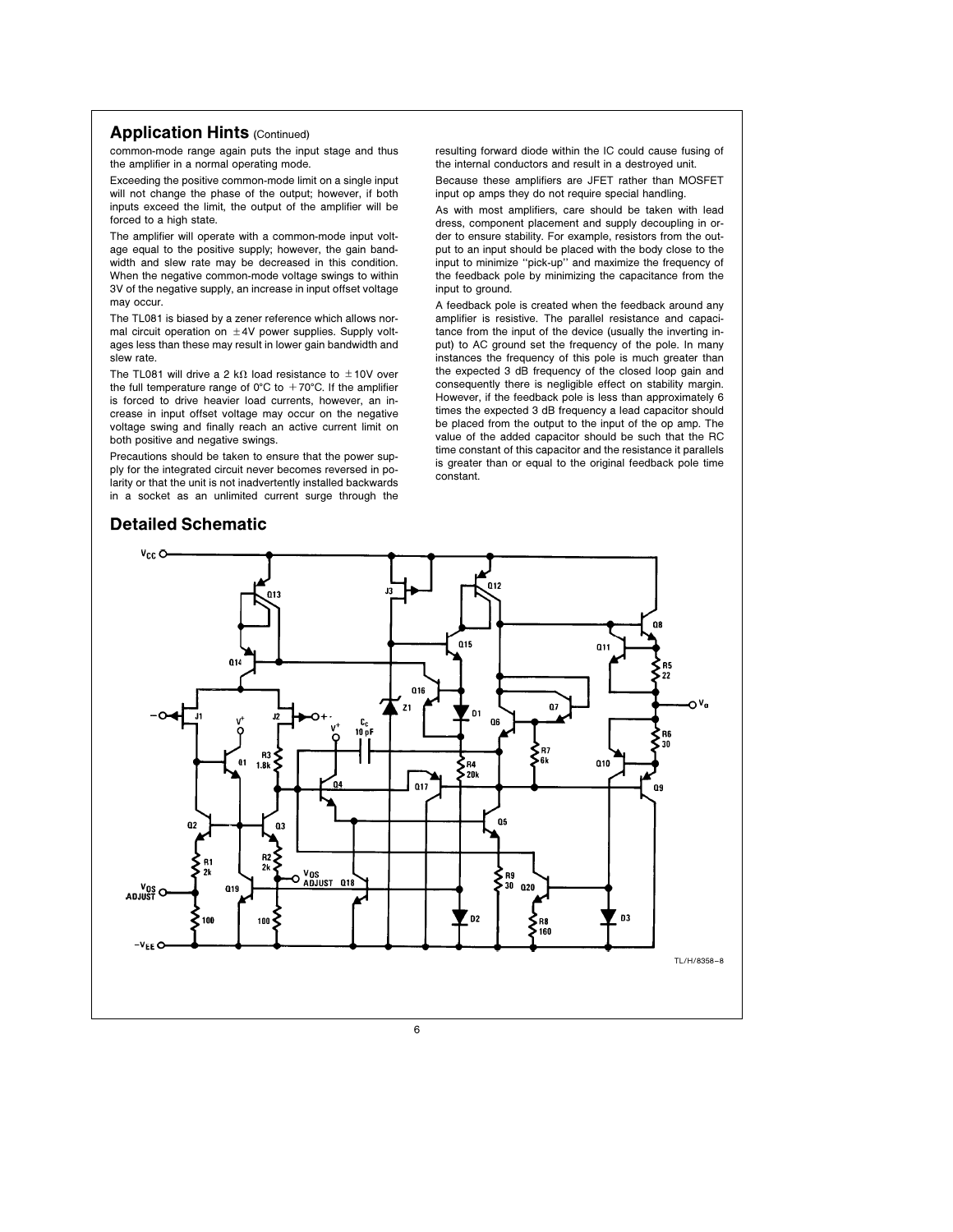